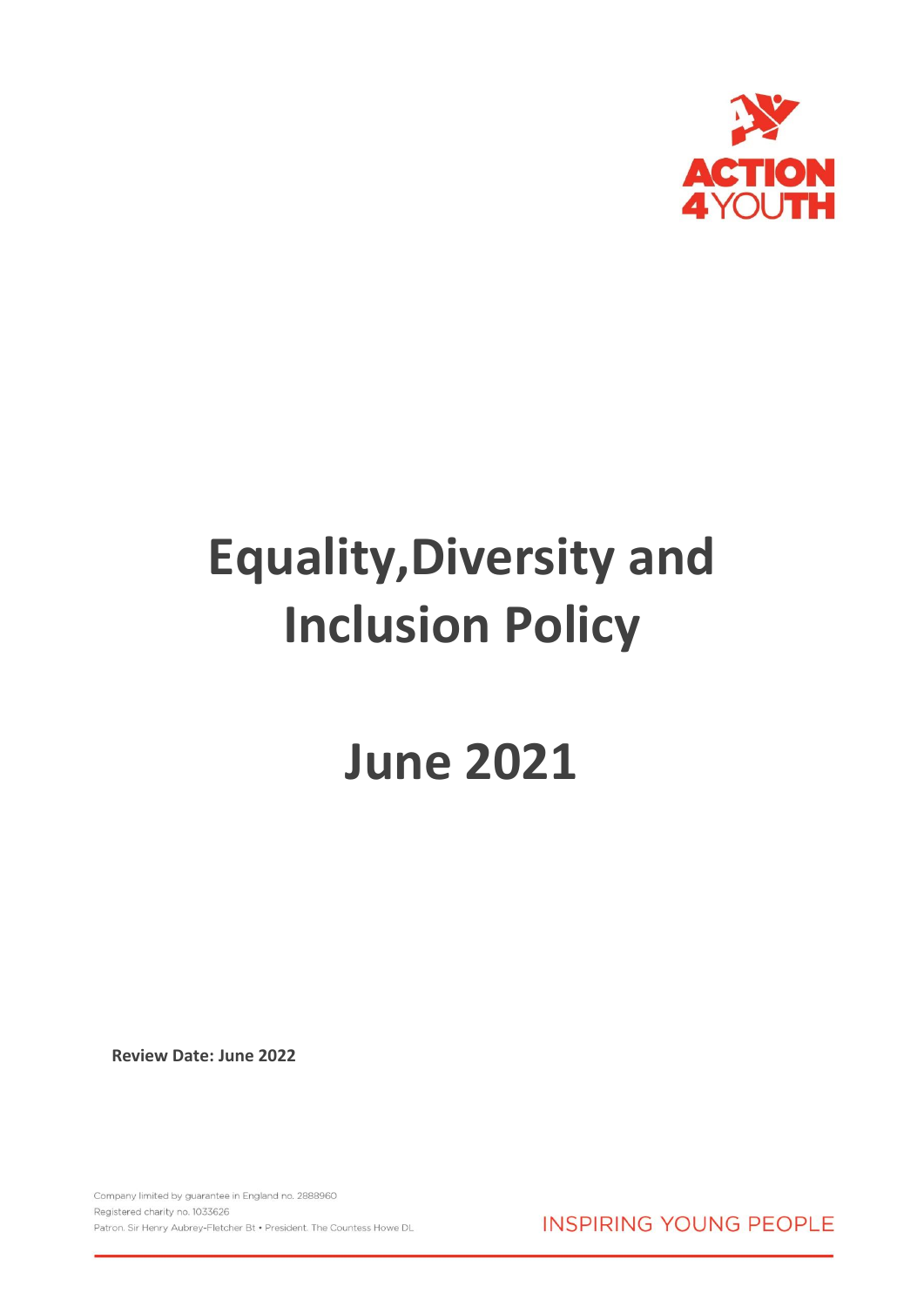#### **Equality,Diversity and Inclusion Statement**

Action4Youth aims to be an inclusive organisation where the individuality of every person is treated with respect. We are committed to eliminating discrimination in any form. This means that all staff, volunteers, trustees and customers will be treated with dignity, equality, fairness and respect and none will receive less favourable treatment.

Action4Youth understands its legal obligations and this policy is underpinned by the Equality Act 2010 and all relevant legislations.

To that end the purpose of this policy is to provide equality and fairness for everyone and not to discriminate on grounds of the protected characteristics as set out in the Equality Act 2010. These characteristics are:

- age
- disability
- gender reassignment
- marriage and civil partnership
- pregnancy and maternity;
- race (including ethnic origin, colour, nationality and National origin)
- religion or belief
- $\bullet$  sex
- sexual orientation

Action4Youth will also endeavour to work beyond the Equality Act 2010 with additional groups not specified in the act such as part time workers, carers and ex-offenders, etc.

All employees will be encouraged to develop their skills and to fulfil their potential by taking advantage of training and development opportunities.

We will aim to create equality of accessibility and opportunity.

Employment, promotion and training will be offered on the basis of ability.

#### **Responsibilities**

#### **1. Board of Trustees**

The Board of Trustees is responsible for ensuring that:

- Action4Youth complies with all relevant legislation relating to equality.
- The Equality, Diversity and Inclusion Policy is maintained, reviewed and published on the company website
- That procedures and strategies related to the Policy are implemented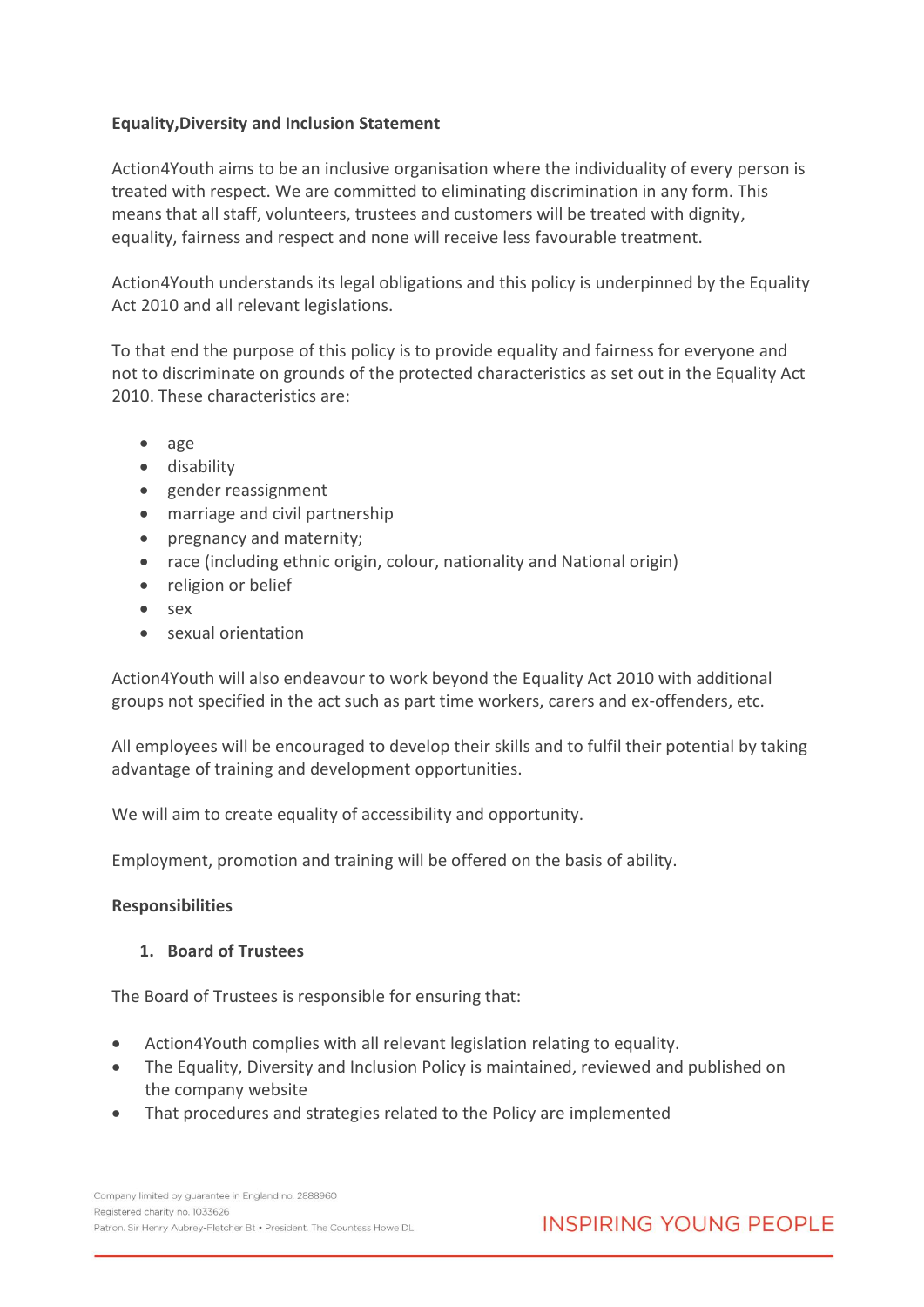• They monitor all discriminatory / prejudiced-based incidents and ensure that appropriate action is taken in relation to all said incidents.

#### **Positive Action**

The Board of Trustees recognises that the avoidance of discrimination is not sufficient to ensure that equality exists. The Board will therefore give full consideration to measures of positive action, which may assist in achieving the aims of this policy. This is action designed to encourage or facilitate the employment or training of minority or disadvantaged groups.

The Board will not discriminate in favour of individuals from specific groups (positive discrimination), but it will take positive action, which enables members of those groups to compete on an equal basis.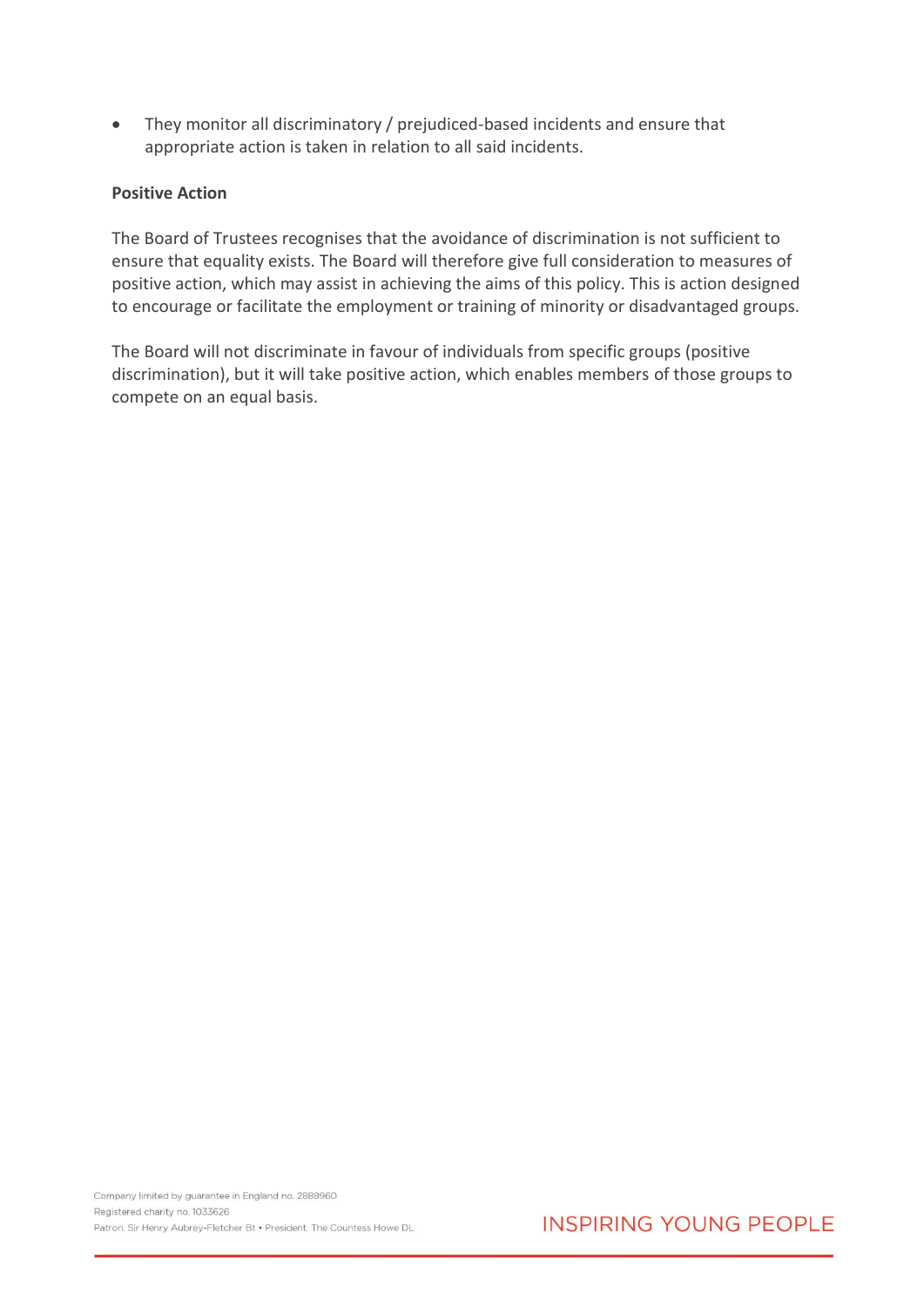#### Appendix One **Harassment and grievance procedures**

Harassment has the effect of destroying dignity and undermining the confidence of employees. It can take many forms including physical contact, bullying, threatening or ignoring someone. It can be a series of offensive remarks or a single incident. It can be behaviour that staff find offensive even if not directed at them or harassment because of perception or association.

Action4Youth is committed to the principles of dignity at work for all its staff. This includes the right to be treated with respect by all managers and colleagues. Action4Youth will consider any acts of harassment including those on the grounds of age, disability, gender reassignment, marital status and civil partnership, pregnancy and maternity, race, religion or belief, sex or sexual orientation, as totally unacceptable and outside the ethos and culture of the company. Any such act by a member of staff against any adult or child will be treated as a disciplinary offence, and action taken accordingly.

The company has procedures to resolve grievances and for the handling of complaints of harassment and bullying at work. The Board is committed to having any such complaint investigated. These procedures will be followed carefully and promptly in response to any such complaint. The first point of contact for any such complaint should be the Chief Executive. In addition, staff have the right to approach their professional association or trade union representative for support.

#### **2. The Chief Executive and Senior Management Team**

The Chief Executive and Senior Management Team are responsible for:

- providing, along with the Board, leadership and vision in respect of equality, diversity and inclusion
- overseeing the implementation of the Equality,Diversity and Inclusion Policy
- co-ordinating the activities related to equality,diversity and inclusion
- ensuring that all who work with the company are aware of, and comply with, the Equality,Diversity and Inclusion Policy
- ensuring that staff are aware of their responsibilities and are given relevant training and support
- taking appropriate action in response to racist incidents, discrimination against persons with a disability and sexual harassment or discrimination against any persons because of their age, sexuality or religion, gender, belief / non-belief
- keeping up to date with equality legislation by attending training.

#### **3. Staff and volunteers**

Staff and volunteers are responsible for: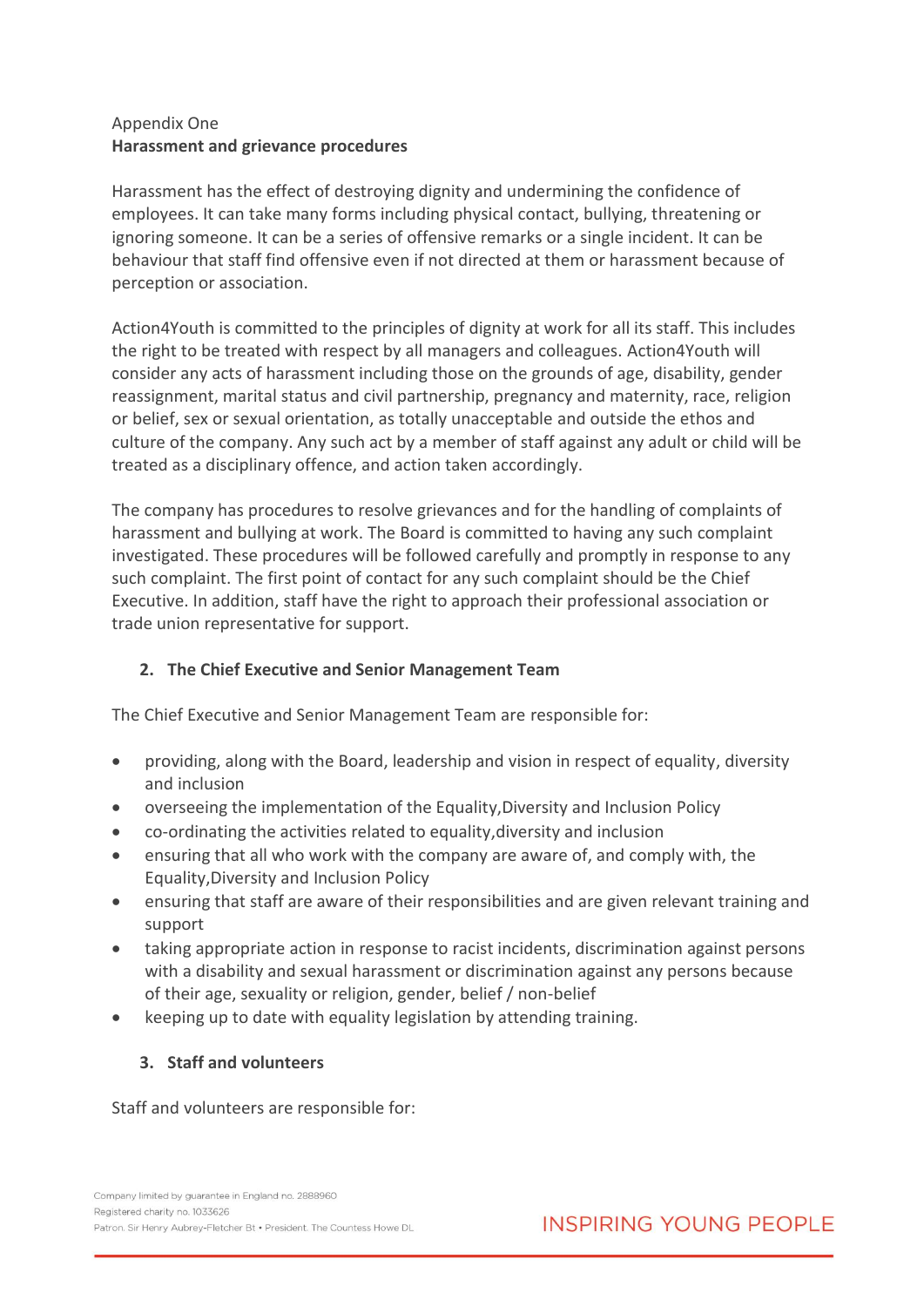- dealing with incidents of discrimination and knowing how to identify and challenge bias and stereotyping;
- not discriminating on grounds of race, disability, or other equality protected characteristics;
- keeping up to date with equality legislation by attending training.

#### **Eliminating discrimination, promoting equality and celebrating diversity**

#### **1. Staff recruitment and professional development**

Action4Youth will:

- ensure that all posts are advertised formally and open to the widest pool of applicants
- ensure that all those involved in recruitment and selection are aware of what they should do to avoid discrimination and ensure equality good practice throughout the recruitment and selection process
- monitor access to opportunities for professional development on equality grounds.
- ensure that equality policies and practices are covered in all staff induction
- ensure all volunteers are made aware of equality policies and practices.
- ensure all staff and volunteers receive equality training which is renewed every three years
- minimise direct, indirect and institutional discrimination with regards to staff recruitment, training and retention
- ensure that the workforce at all levels takes account of local diversity in terms of age, race, gender, ability, faith, ethnicity, social condition, cultural background and sexual orientation, as far as possible.

#### 2. **Partnerships with service users and communities**

Action4Youth will:

- emphasise the equal contribution to society of members from different backgrounds with various lifestyles and identities
- improve perceptions about efficiency, efficacy and fairness of service provision at local level
- increase the sense of responsibility and reciprocity between and within groups and persons
- promote understanding and recognition of overlapped and interconnected sources of identity for persons and groups
- foster positive relationships between and within groups of staff and volunteers.
- facilitate meaningful and continuous interaction between and within members of different groups
- establish and strengthen effective approaches to monitor, evaluate, manage and prevent conflict.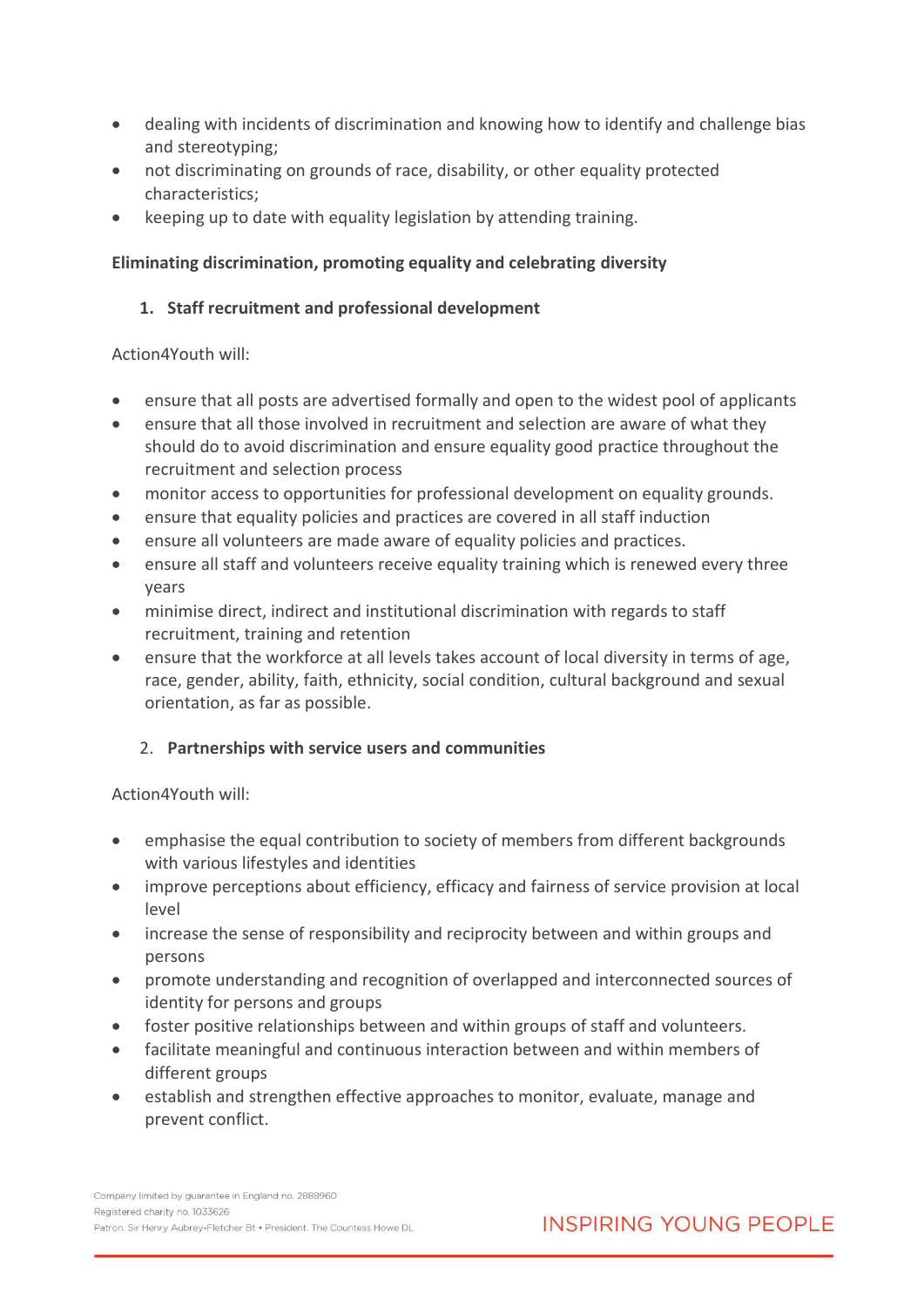#### **Monitoring and Reviewing**

Action4Youth has a rolling programme for reviewing our policies. When policies are reviewed, the Board will endeavour to ensure that due regard is given to the promotion of all aspects of equality within each policy.

#### **Impact Assessments and how this policy relates to other policies**

Action4Youth will ensure that the commitments embodied in this policy apply to the full range of our policies and practices, especially those concerned with:

- equal opportunities
- staff recruitment and retention
- staff training and professional development
- partnerships with other organisations and communities
- visits and visitors.

Each policy, and any other relevant policies as outlined in the specific duties placed upon us by the relevant legislation, will be evaluated and monitored for its impact on the different groups that make up Action4Youth as and when they are due for review.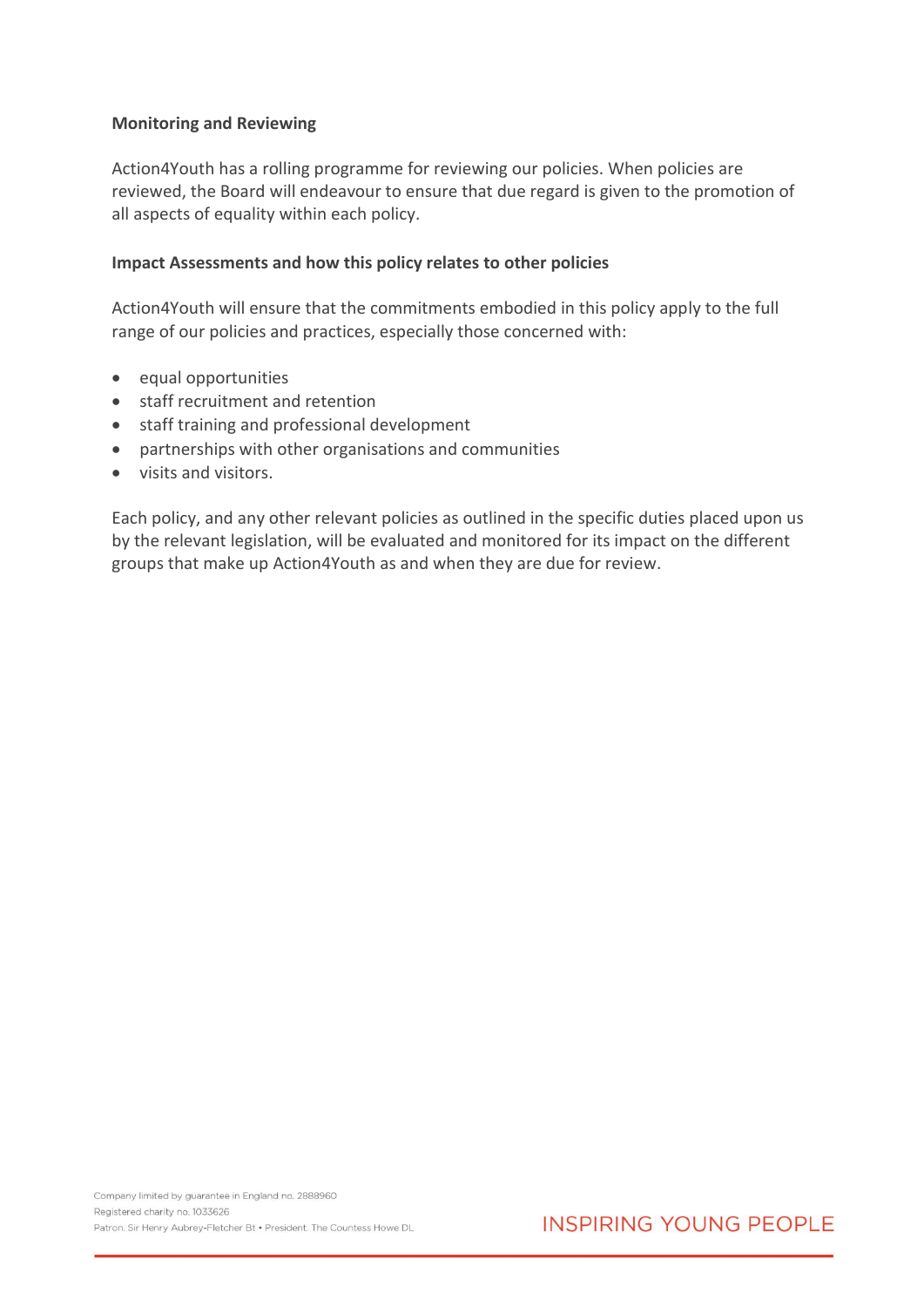#### **Appendix Two**

#### **Definitions of Discrimination**

The Equality Act 2010 describes certain forms of discrimination. All staff and volunteers should be aware of the various forms of discrimination.

They are:-

#### **Direct Discrimination**

Direct discrimination occurs when a person is treated less favourably than others in similar circumstances because of a protected characteristic.

For example: Paul, a senior manager, turns down Jenny's application for promotion to a supervisor position. Jenny who is a lesbian, learns that Paul did this because he believes the team she applied to manage are homophobic. Paul thought that Jenny's sexual orientation would prevent her from gaining the team's respect and managing them effectively. This is direct sexual orientation discrimination against Jenny.

#### **Perceptive discrimination**

This is direct discrimination against an individual because others think they possess a particular protected characteristic. It applies even if the person does not actually possess that characteristic.

For example: Jim is 45 but looks much younger. Many people assume that he is in his mid-20's. He is not allowed to represent the company at an international meeting because the Managing Director thinks that he is too young. Jim has been discriminated against on the perception of a protected characteristic.

#### **Associative discrimination**

This is direct discrimination against someone because they associate with another person who possesses any one or more of the protected characteristics.

For example: June works as a project manager and is looking forward to a promised promotion. However, after she tells her boss that her mother, who lives at home, has had a stroke, the promotion is withdrawn. This may be discrimination against June because of her association with her disabled mother.

#### **Indirect Discrimination**

Indirect discrimination can happen when there is a condition, rule, policy or even a practice in the organisation that applies to everyone but particularly disadvantages people who share a protected characteristic. Employers can only justify indirect discrimination if they can show that they acted fairly and reasonably in managing their business (e.g. in order to achieve a legitimate aim) and they would need to show that they had considered other, less discriminatory alternatives. Like direct discrimination, indirect discrimination is unlawful whether it is intentional or not, unless it can be fully justified.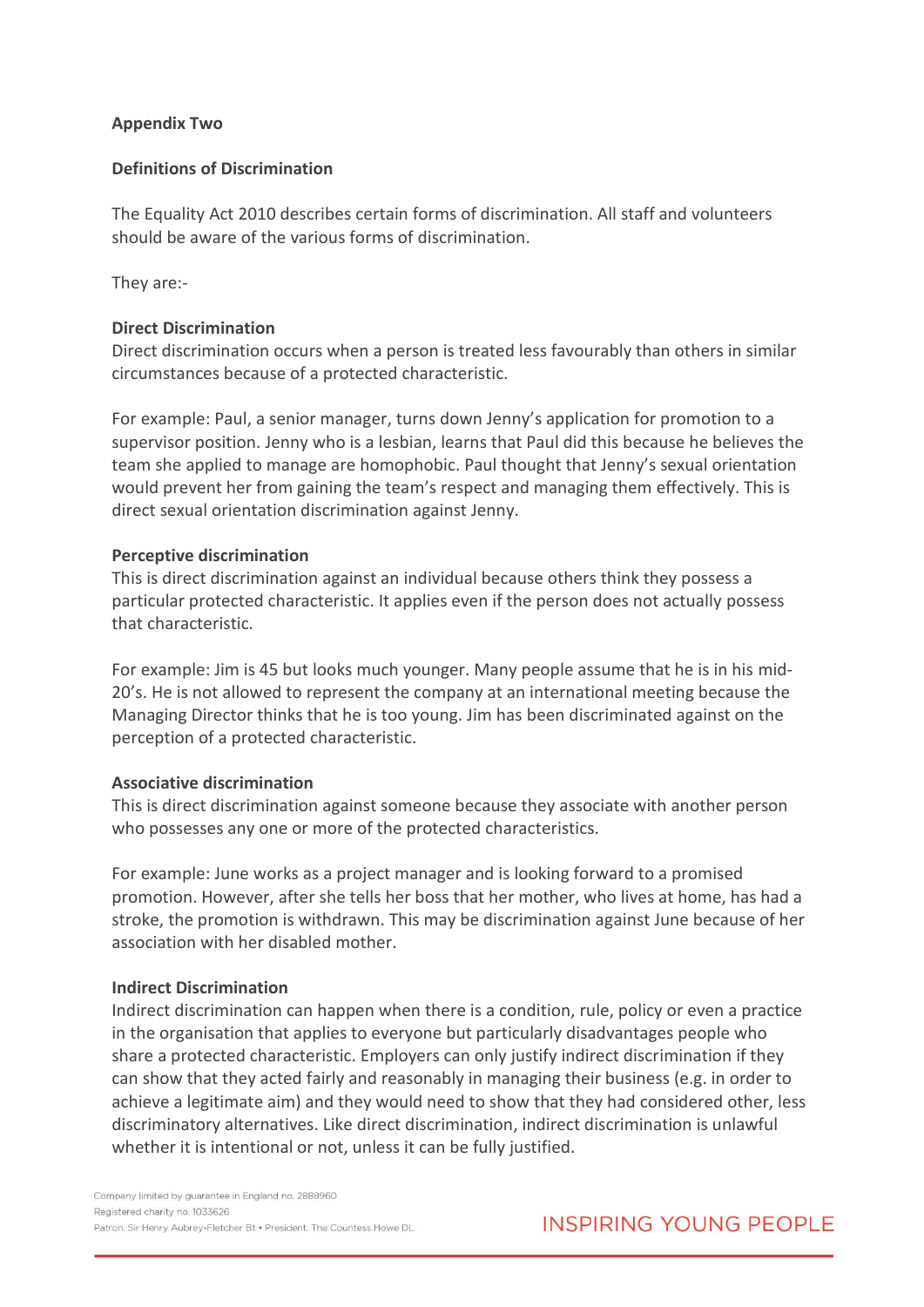For example: A small finance company needs its staff to work late on a Friday afternoon to analyse stock prices in the American finance market. The figures arrive late on Friday because of the global time differences. During the winter some staff would like to be released early on Friday afternoon in order to be home before sunset – a requirement of their religion. They propose to make the time up later during the remainder of the week. The company is not able to agree to this request because the American figures are necessary to the business, they need to be worked on immediately and the company is too small to have anyone else able to do the work.

The requirement to work on Friday afternoons is not unlawful indirect discrimination as it meets a legitimate business aim and there is no alternative means available.

#### **Failure to make reasonable adjustments**

The duty to make reasonable adjustments aims to make sure that disabled people have, as far as is reasonable, the same access to everything that is involved in getting and doing a job as a non-disabled person. This may mean changing the way in which employment is structured, the removal of physical barriers and/or providing extra support for a disabled worker or job applicant.

The employer is under a positive and proactive duty to take steps to remove or reduce or prevent the obstacles that face a disabled worker or job applicant.

The employer only has to make adjustments where they are aware – or should reasonably be aware – that someone has a disability.

Many of the adjustments your employer can make will not be particularly expensive, and they are not required to do more than it is reasonable for them to do.

#### **Discrimination arising from a disability**

It is discrimination to treat a disabled person unfavourably because of something connected with a disability – very closely linked to indirect discrimination. (e.g. a tendency to make spelling mistakes arising from dyslexia). It is unlawful where the employer knows or could reasonably be expected to know, that the person has a disability.

#### **Victimisation**

Victimisation is when an employee is treated badly because they have made or supported a complaint or raised a grievance under the Equality Act; or because they are suspected of doing so. An employee is not protected if they have maliciously made or supported an untrue complaint.

For example: Anne makes a formal complaint against her manager because she feels that she has been discriminated against because of marriage. Although the complaint is resolved through the organisation's grievance procedures, Anne is subsequently ostracised by her colleagues, including her manager. She could claim victimisation.